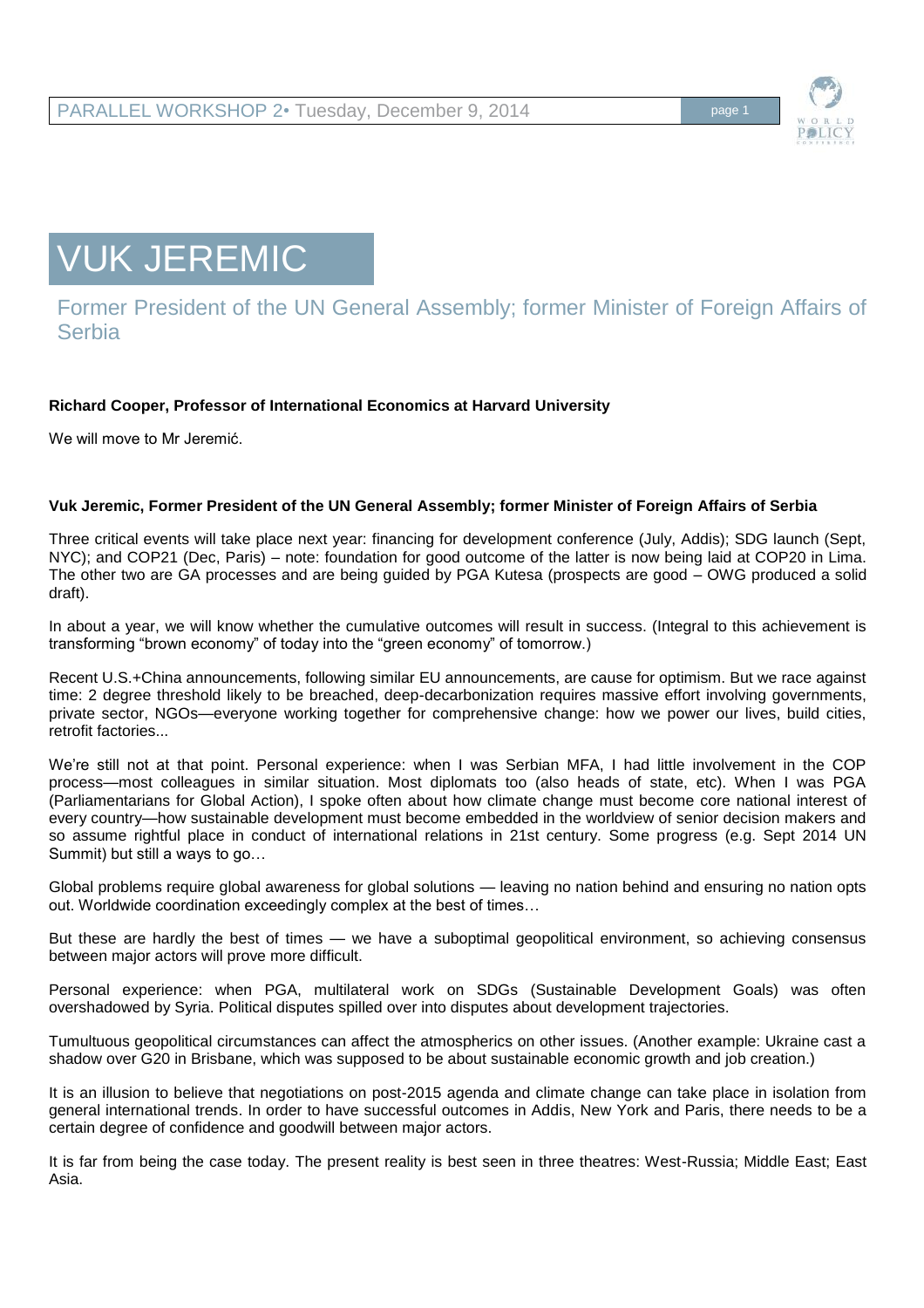

West-Russia: misperceptions, misunderstandings and complexities between major actors on global stage (U.S., EU, Russia), with serious strategic spillover effects on other two theatres.

Middle East: Syria (carnage ongoing) + Turkey (hesitation to engage for the sake of others), Libya (disaster) + Egypt (pulling back from the brink of disaster), Palestine (Gaza, peace talks in deep freeze), ISIS (Sykes-Picot), Iran nuclear talks, Shia-Sunni. Shifting alliances.

East Asia: changing dynamics of U.S.-China-Russia triangular relationship (competitive cooperation) is a determinant factor. The two pipeline deals (Power of Siberia eastern route, Altai western route) will have long-term consequences. Japan (revisionism). ASEAN (economic success; security neophyte). Arms buildup (everyone's doing it). Korean peninsula (constant tension/unpredictability).

Tumultuous geopolitics is also noticeable in UN context. Except for playing a peripheral role in a few of these developments, UN has been largely absent from the frontlines of solving any of them — this is due to choices made by member states but also because UN leadership is unfortunately ineffective.

In multipolar world where you have growing security and development and climate challenges, UN is needed more than ever.

Movement from MDGs (imposed) to SDGs (negotiated) — shift also reflected in Addis financing for development and COP processes. 2015 could be UN's great chance to reassert leadership on the international stage—test of relevance and effectiveness.

## **Richard Cooper, Professor of International Economics at Harvard University**

Can I ask a clarifying question? Who exactly is charged with the other negotiations you mentioned, sustainable development and financing development? We have a well-defined procedure with the COPs for climate negotiation. What is the counterpart in these two other areas?

### **Vuk Jeremic, Former President of the UN General Assembly; former Minister of Foreign Affairs of Serbia**

It is the General Assembly of the UN, so basically these other two, the Financing for Development compact and the new goals which are to replace the MDGs, need to be adopted in the UN General Assembly, by the member states of the UN, so basically governments with their representatives at the UN.

### **Richard Cooper, Professor of International Economics at Harvard University**

That is also true of the COPs; these are member states of the UN, and you said that communication is very poor. I am just wondering about who are the counterparts of the people at COP who will actually negotiate the financing and the sustainability.

### **Vuk Jeremic, Former President of the UN General Assembly; former Minister of Foreign Affairs of Serbia**

Usually how it works is that the ambassadors in the COP are representatives of the Ministries of Environment, and ambassadors in the UN are ambassadors of the Ministries of Foreign Affairs.